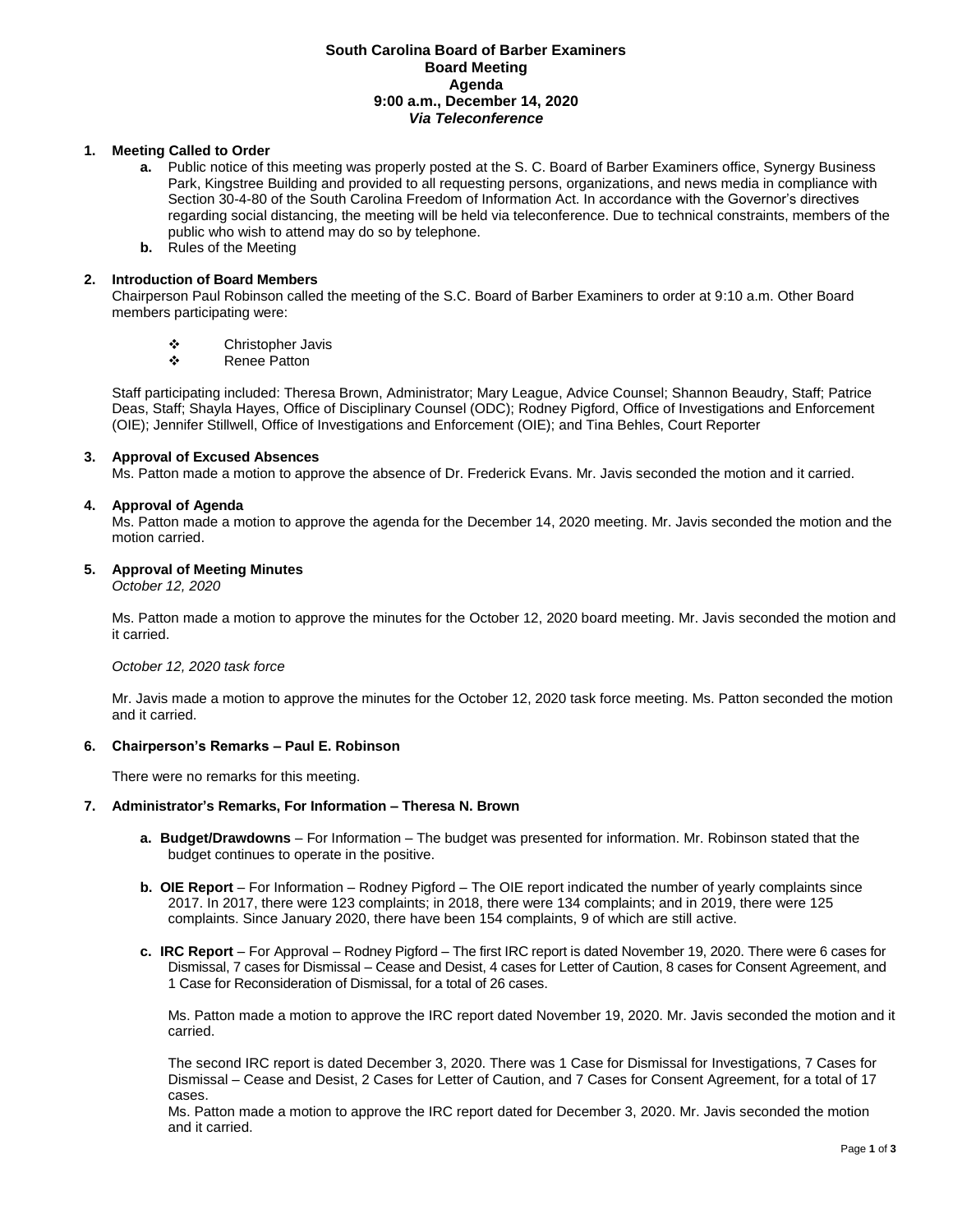#### **d. ODC Report** – For Information – Shayla Hayes – As of December 14, 2020, there are 12 open cases:

- 6 (Pending Actions)
- $\bullet$  1 (Pending IRC)
- 3 (Pending Consent Agreement/Memorandum of Agreement)
- 2 (Pending Final Order Hearings/Board Actions)

There have been 7 cases closed since the last report.

**e. Inspection Report** – For Information – Rodney Pigford – From October until December 2020, there have been 457 inspections completed. The total inspections completed for 2020 is 1,062.

# **8. Old Business**

## **a. Consideration of Distance Learning During Public Health Emergency**

Ms. Brown requested that the Board consider extending their approval of distance learning until the end of June, to be reconsidered at the June board meeting. The same requirements/protocols would be upheld: 100% of theory hours could be done via distance learning and 50% of practical hours could be done via distance learning except for chemical services.

Ms. Patton made a motion to extend the approval of distance learning with the same requirements and protocols until June 30th; this would be reconsidered at the June board meeting. Mr. Javis seconded the motion and it carried.

## **9. New Business**

# **a. Consideration of Student Permit**

**i.** Dennie Duane Anderson

Ms. Patton made a motion to go into closed session for this item. Mr. Javis seconded the motion and it carried.

Ms. Patton made a motion to come out of closed session. Mr. Javis seconded the motion and it carried.

**ii.** Kevin T. Tomlin

Ms. Brown stated that this issue has been resolved on the staff level.

**iii.** Reginald Tyeshaun Brisbon

Mr. Reginald Tyehsaun Brisbon appeared before the Board in regard to his request for a third student permit with a criminal background. He waived his right to an attorney but had his instructor, Mr. Anthony Gibson, appear with him.

Mr. Brisbon currently has approximately 600 hours on file. Mr. Brisbon shared why he had not finished his hours yet. He and Mr. Gibson answered questions from the board.

Mr. Javis made a motion to grant Mr. Reginald Tyeshaun Brisbon a third student permit. Ms. Patton seconded the motion and it carried.

**iv.** Timotheaous S. Washington

Ms. Patton made a motion to go into closed session for this item. Mr. Javis seconded the motion and it carried.

Mr. Javis made a motion to come out of closed session. Ms. Patton seconded the motion and it carried.

# **b. Consideration of Licensure**

**i.** Carl Anderson

Mr. Carl Anderson appeared before the Board in regard to his request to be licensed as a Master Haircare Specialist via reciprocity. Mr. Anderson is currently licensed in Virginia but has not worked for some years; as such, he was unable to provide the required affidavits stating he has worked for the past calendar year. This is a requirement for reciprocity according to statute.

Mr. Anderson provided an explanation of why he has not worked in recent years and answered questions from the board.